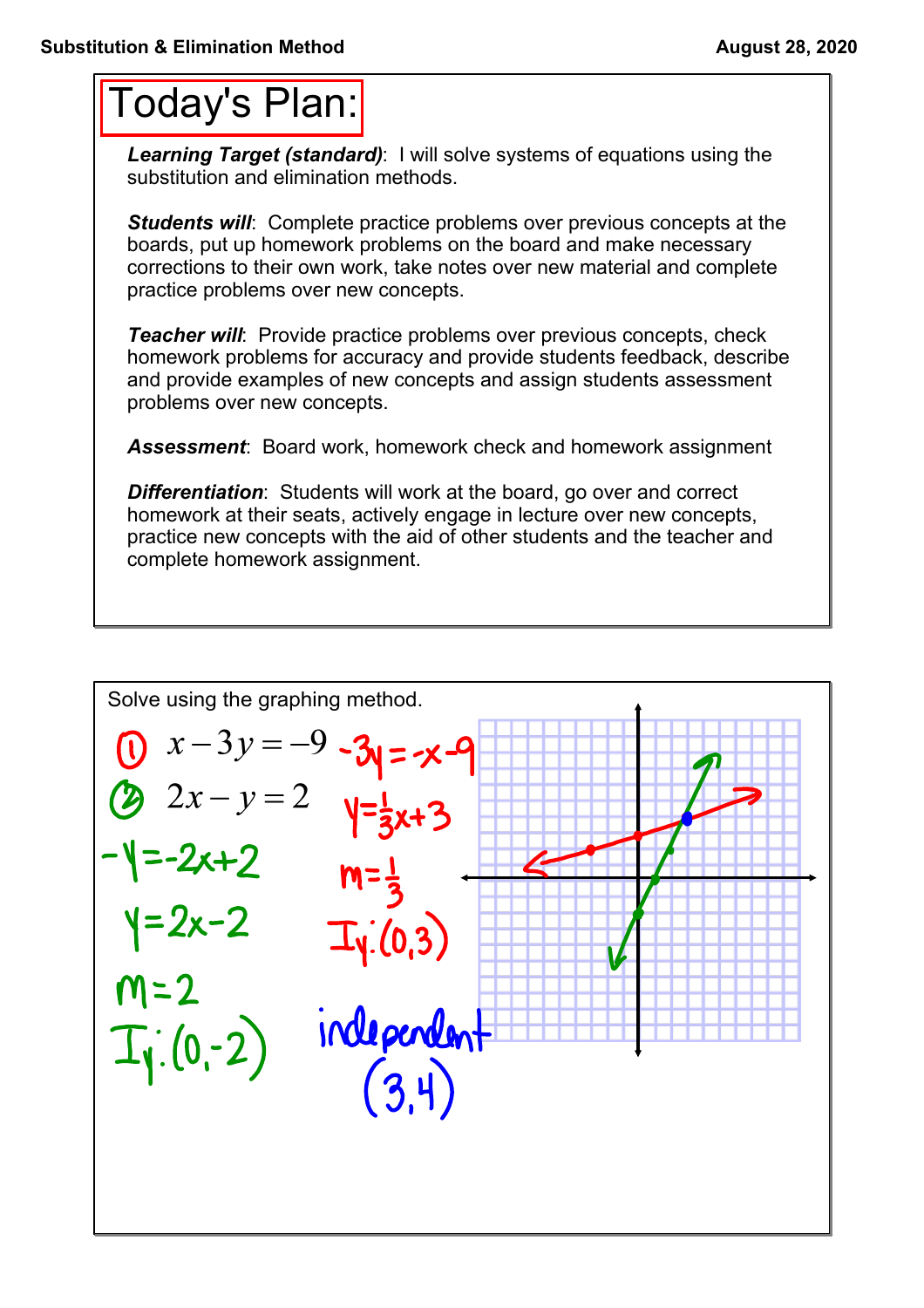

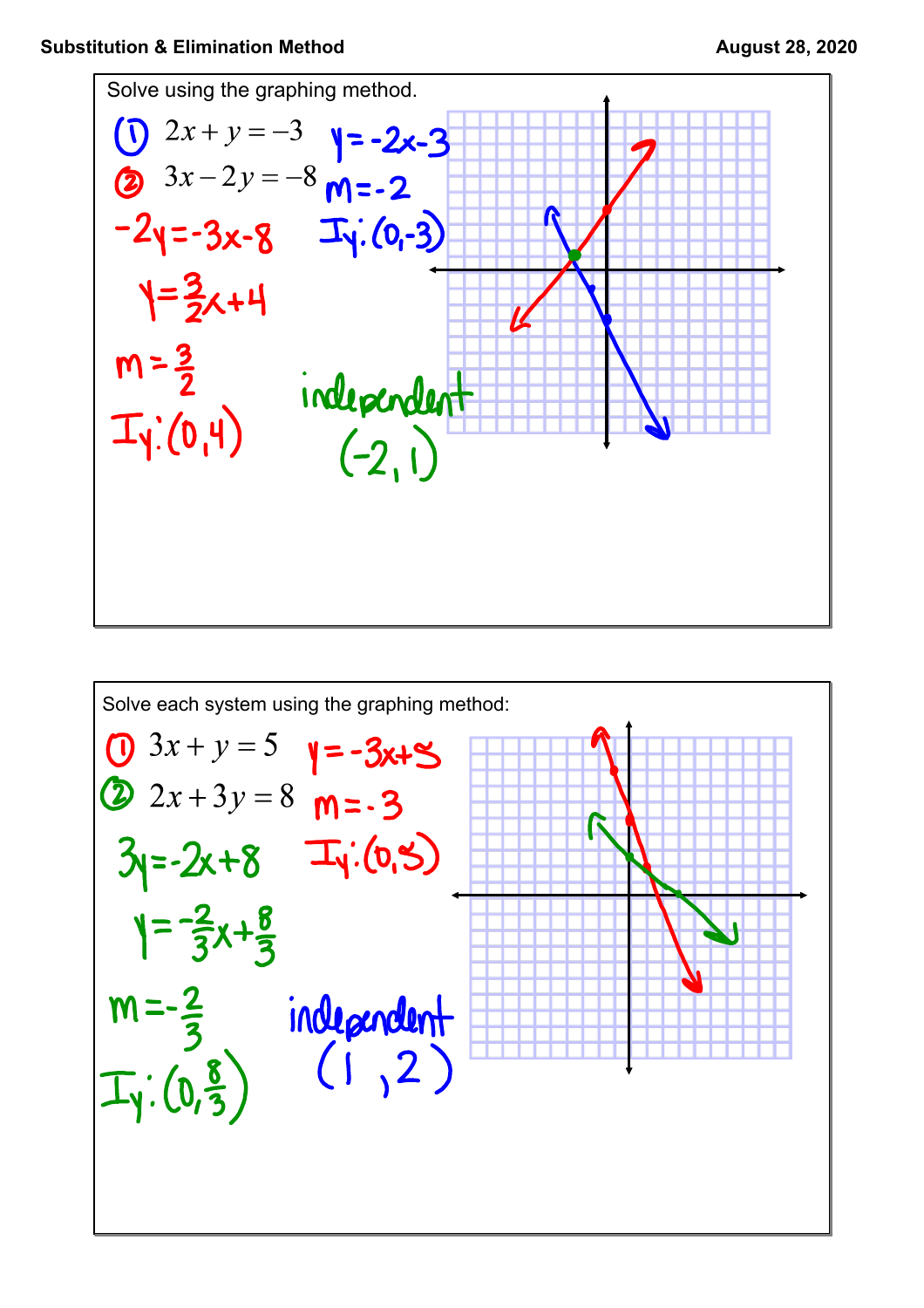Substitution Method:

- Still only three types of solutions
- Method for getting the solution is different
- Graphing method would be difficult to use and get an exact solution
- if the ordered pair is not based on integers

## Substitution Method:

- Choose one of the equations and solve it for either variable
- Use the "value" of the variable to substitute into the other equation

inconsistant

 $10$  solution

 $3x-3(x+2)=2$ <br> $3x-3x-6=2$ 

6 ‡

 $\alpha$ 

• Solve for the variable

 $3x-3y=2$ <br> $y-x=2$ 

 $x+2$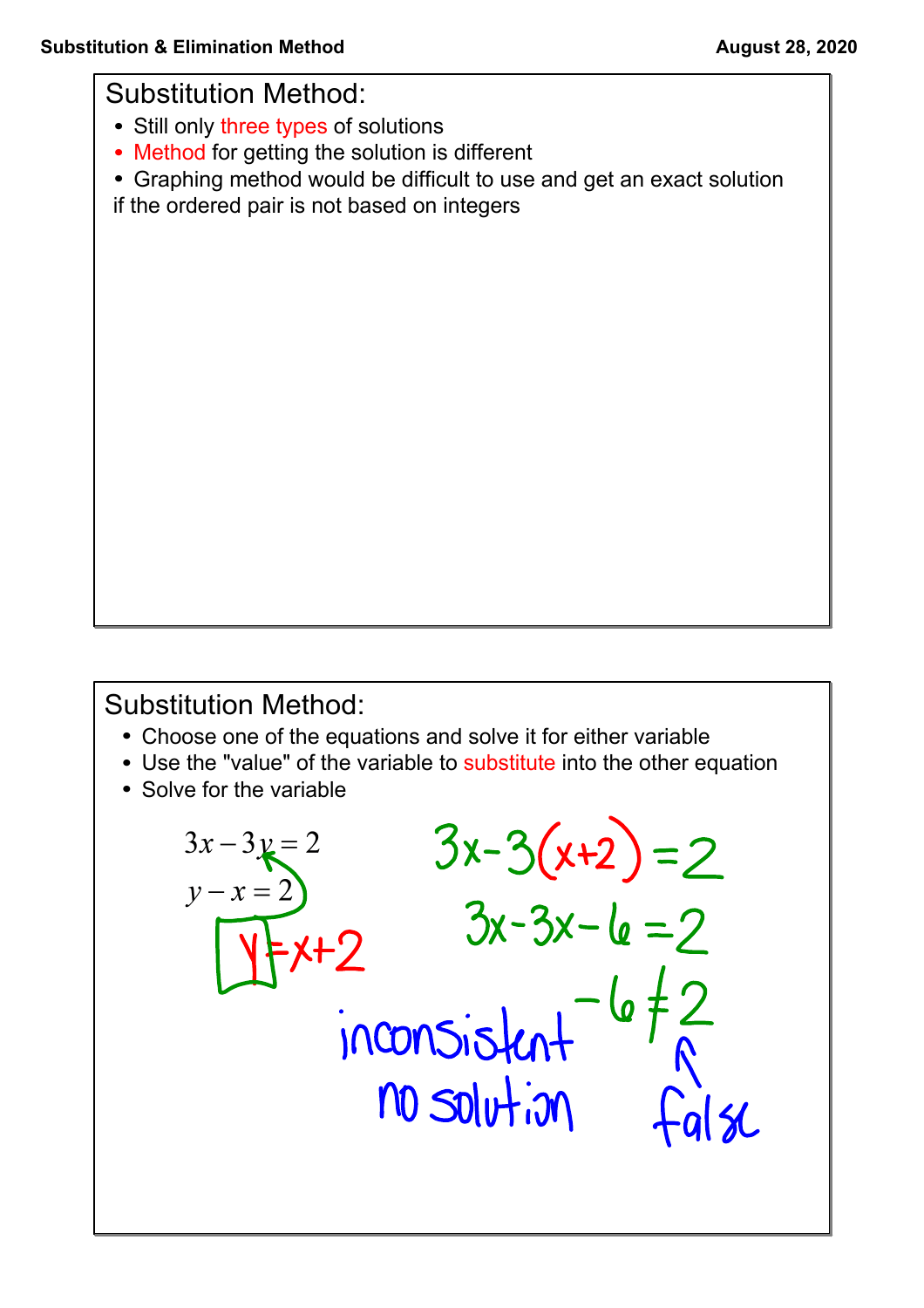

$$
f_{\rm{max}}
$$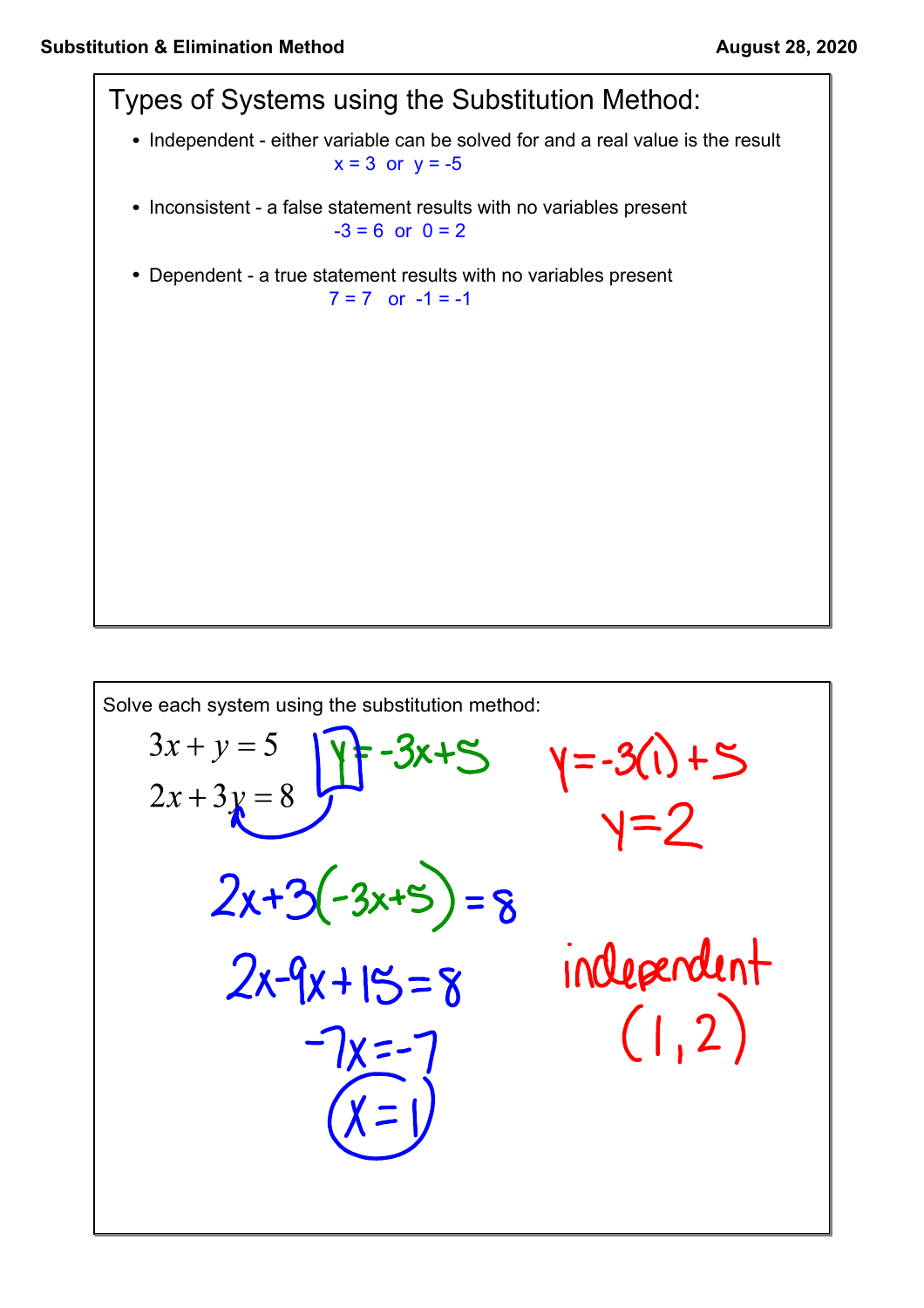Elimination Method:

- equations should be in standard form  $Ax + By = C$
- choose one variable to be eliminated
- get the coefficients on that variable to be additive inverses of one another
- add the equations so that the variable is eliminated

## Types of Systems using the Elimination Method: • Independent - either variable can be solved for and a real value is the result  $x = 3$  or  $y = -5$ • Inconsistent - a false statement results with no variables present  $-3 = 6$  or  $0 = 2$ • Dependent - a true statement results with no variables present  $7 = 7$  or  $-1 = -1$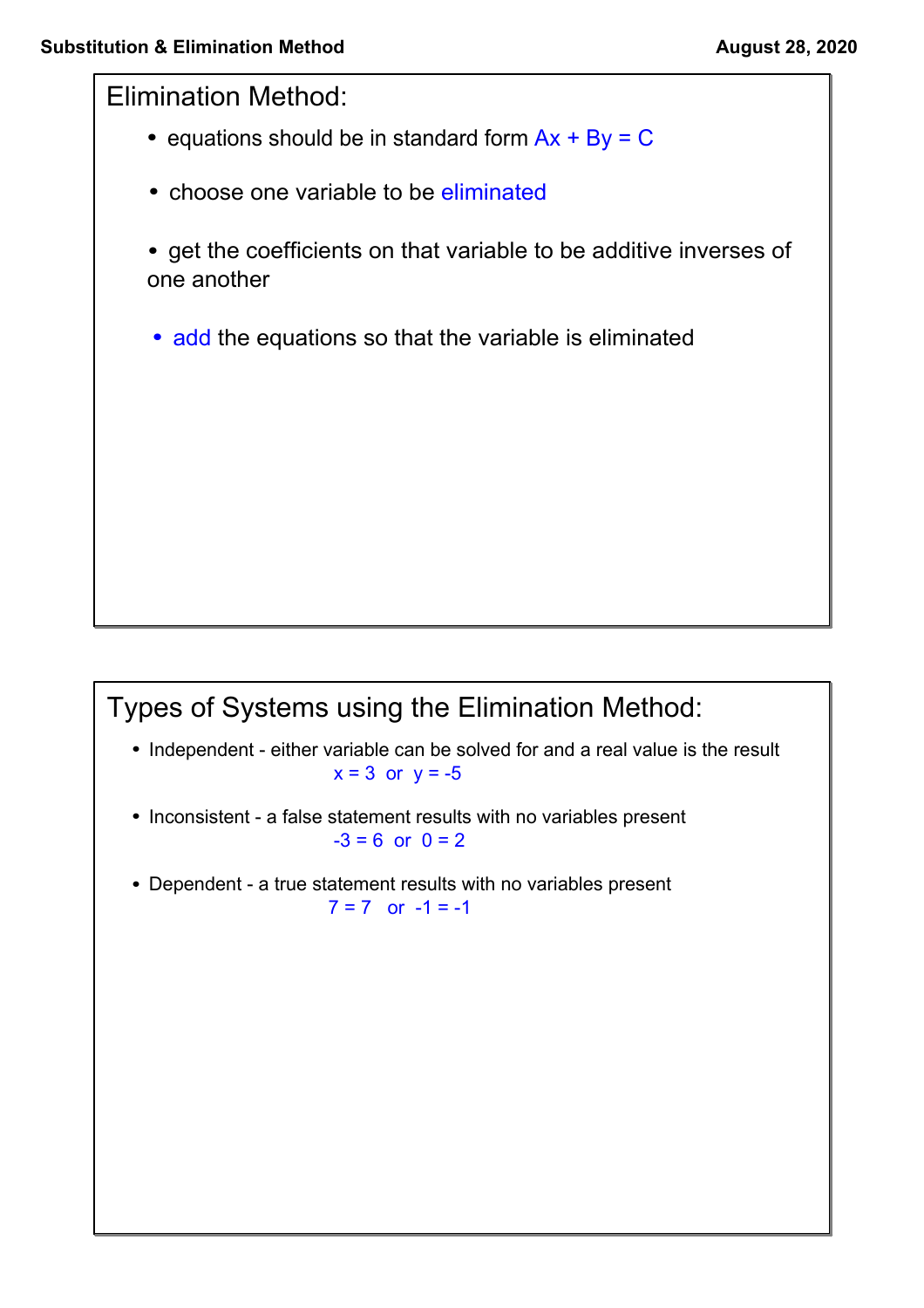

Solve using the elimination method.  
\n
$$
-2(x-3y = -9) -2x+6y = 18
$$
\n
$$
2x-y=2
$$
\n
$$
2x-y=2
$$
\n
$$
3y=20
$$
\n
$$
independent
$$
\n
$$
(3,4)
$$
\n
$$
2x-4=2
$$
\n
$$
2x=6
$$
\n
$$
x=3
$$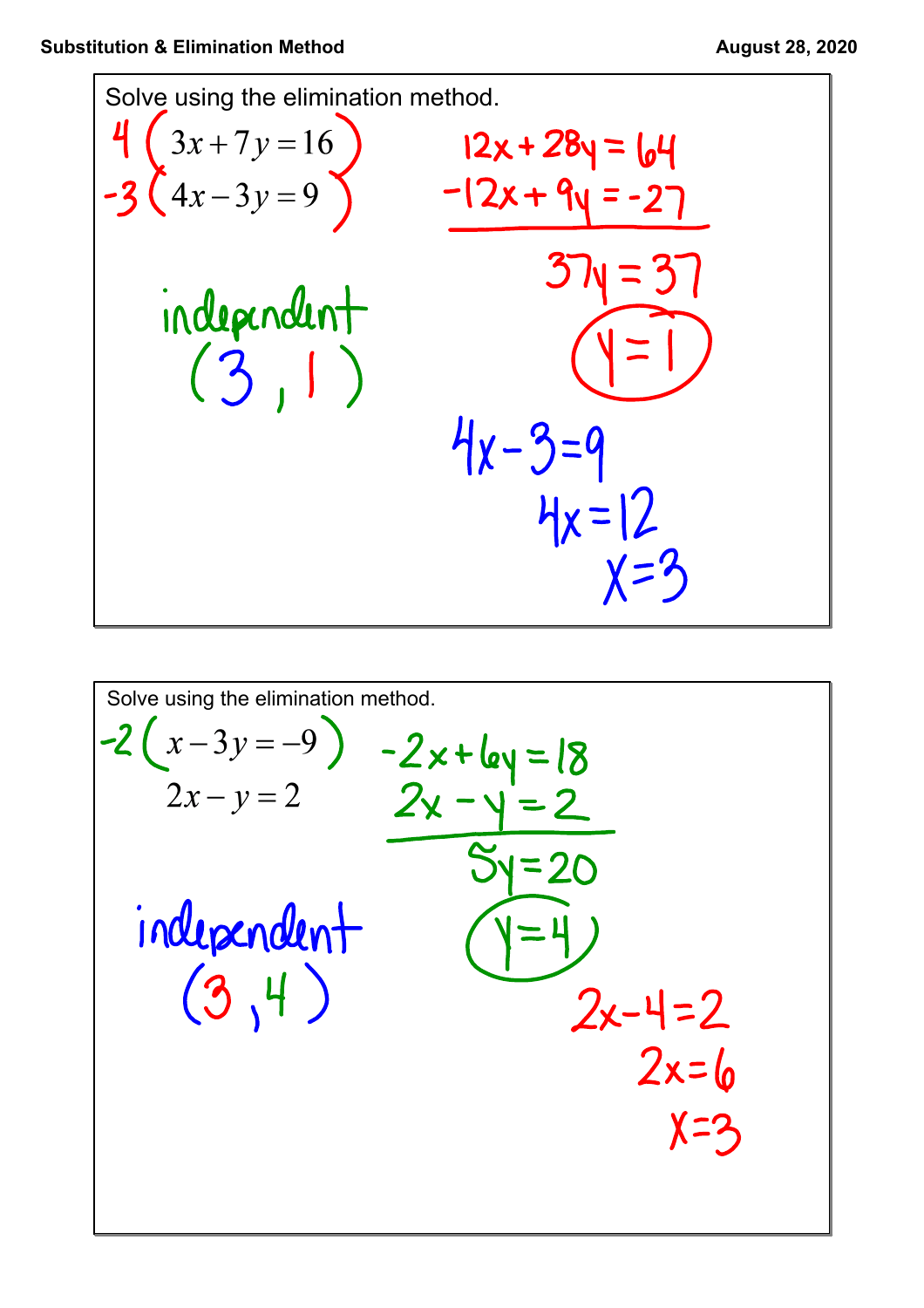Solve each system using the substitution method:  
\n
$$
4x + y = 9
$$
\n
$$
3x - 4y = 2
$$
\n
$$
3x - 4y = 2
$$
\n
$$
3x - 4y = 2
$$
\n
$$
3x - 4y = 2
$$
\n
$$
3x - 4y = 2
$$
\n
$$
3x - 4y = 2
$$
\n
$$
3x - 4y = 2
$$
\n
$$
3x - 4y = 2
$$
\n
$$
3x - 4y = 2
$$
\n
$$
3x - 4y = 2
$$
\n
$$
3x - 4y = 2
$$
\n
$$
3x - 4y = 2
$$
\n
$$
3x - 4y = 2
$$
\n
$$
3x - 4y = 2
$$
\n
$$
3x - 4y = 2
$$
\n
$$
3x - 4y = 2
$$
\n
$$
3x - 4y = 2
$$
\n
$$
3x - 4y = 2
$$
\n
$$
3x - 4y = 2
$$
\n
$$
3x - 4y = 2
$$
\n
$$
3x - 4y = 2
$$
\n
$$
3x - 4y = 2
$$
\n
$$
3x - 4y = 2
$$
\n
$$
3x - 4y = 2
$$
\n
$$
3x - 4y = 2
$$
\n
$$
3x - 4y = 2
$$
\n
$$
3x - 4y = 2
$$
\n
$$
3x - 4y = 2
$$
\n
$$
3x - 4y = 2
$$
\n
$$
3x - 4y = 2
$$
\n
$$
3x - 4y = 2
$$
\n
$$
4y = 2
$$
\n
$$
4y = 2
$$
\n
$$
4z = 2
$$
\n
$$
5z = 2
$$
\n
$$
5z = 2
$$
\n
$$
4z = 2
$$
\n
$$
5z = 2
$$
\n
$$
5z = 2
$$
\n
$$
5z = 2
$$
\n
$$
5z = 2
$$

Solve using the elimination method.  
\n
$$
x-4y=12
$$
  
\n $-\sqrt{(x-4y=-4)}$   
\n $\frac{x-4y}{-x+4y}=\frac{12}{4}$   
\n $\frac{0 \neq 16}{100005.5+10}$   
\n $\frac{100}{30} = 10$